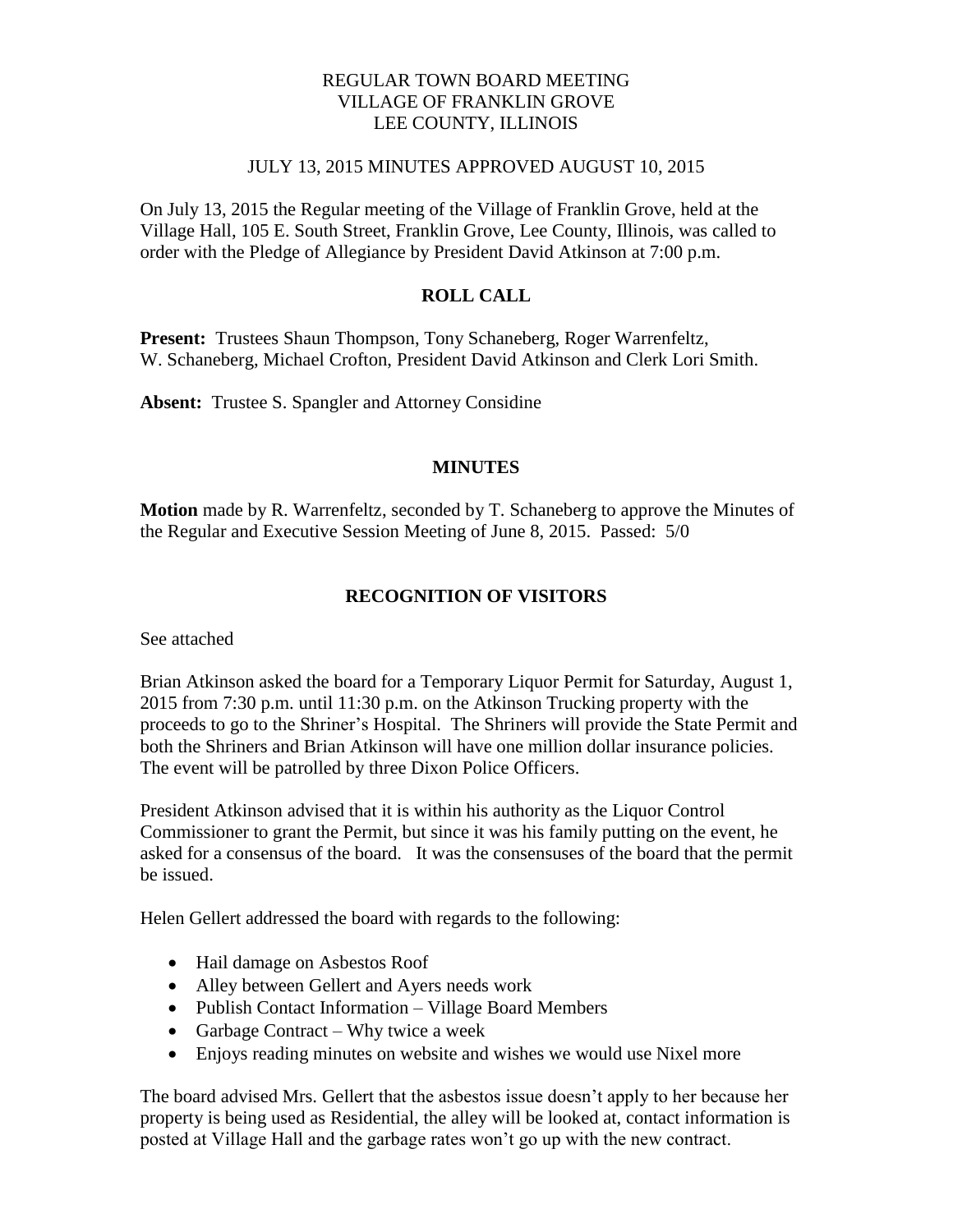Kathy Yocum, on behalf of the Women's Club, again addressed the board with regards to the condition of the Shelter at Atlasta Park. President Atkinson advised that it is on the forefront. It was discussed that maybe the solution would be to hire someone strictly for cleaning the shelter. It currently is done by Streets & Alleys and the cost should really come out of revenue received from renting the building.

### **VILLAGE CLERK'S REPORT**

See attached.

#### **BILLS & LATE BILLS**

**Motion** made by S. Thompson, seconded by M. Crofton to pay bills, late bills and make necessary transfers. Passed: 5/0

**Motion** made by S. Thompson, seconded by R. Warrenfeltz to release the following Executive Minutes:

- $\bullet$  April 10, 2006 Personnel
- $\bullet$  January 13, 2014 Personnel
- March 9, 2015 Personnel

Passed: 5/0

#### **POLICE REPORT**

See attached.

#### **LEGAL ISSUES (Attorney Considine)**

None

#### **GENERAL ISSUES**

**Motion** made by T. Schaneberg, seconded by S. Thompson to donate up to \$500.00 to the AFC Football Program for the football player's assistance in a Clean-up Day in Franklin Grove scheduled for July 25, 2015 prior to the Harvest Festival. Passed: 5/0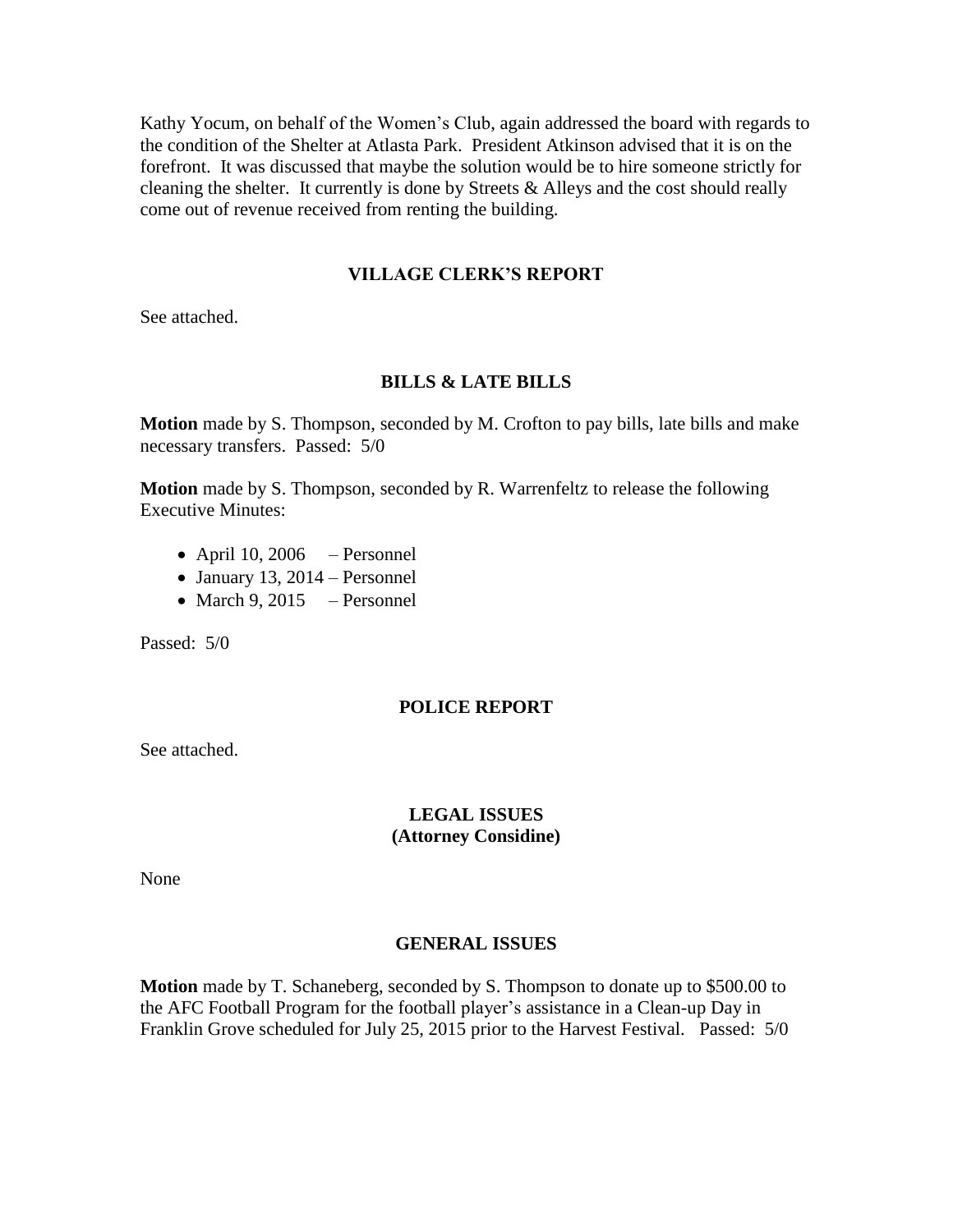## C**OMMITTEE REPORTS**

## **STREETS & ALLEYS**

## (T. Schaneberg Chairman)

Trustee Schaneberg advised that Jim George finally responded to the Registered Letter and wants to set up a meeting to go over the complaints, but no date has been set.

It was suggested that Trustee Schaneberg ask Civil Constructors to look at Hughes and Elm Street to see if they can do anything with regards to the condition the roads are in.

Trustee Schaneberg provided a copy of the proposed contract and advised that in Paragraph 15 they are putting in a 3% increase per year instead of the CPI as previously discussed. It was also determined that the Village only wants the term of the contract to be four years. Trustee Schaneberg will review the contract again and discuss the changes that need to be made.

### **WATER & SEWER**

### (R. Warrenfeltz Chairman)

Trustee Warrenfeltz advised that the DCEO has suspended funding for the Well House Grant so it is on hold.

Trustee Warrenfeltz advised that the Water Main Project for under the railroad starts tomorrow and should take two or three days.

Trustee Warrenfeltz presented the board with a report explaining the need for the proposed Capital Improvement Fund for Water and Sewer Infrastructure. Board members need to review before the next board meeting.

#### **COMMUNITY DEVELOPMENT**

(W. Schaneberg Chairman)

Trustee Schaneberg advised that the park board would like a chair holder for the chairs at the shelter and the banks along the creek need to be cut back and trimmed. President Atkinson asked Trustee Schaneberg to get a price for the chair holder and see when he has time to work on cutting back along the creek.

## **PROPERTIES**

(M. Crofton Chairman)

Trustee Schaneberg advised that the mud flaps for the new truck need to be purchased and put on. President Atkinson advised that it needs to be taken care of as well as the parts for the Street Sweeper.

Trustee Schaneberg will purchase the bush for the park shelter that the Women's Club donated money for.